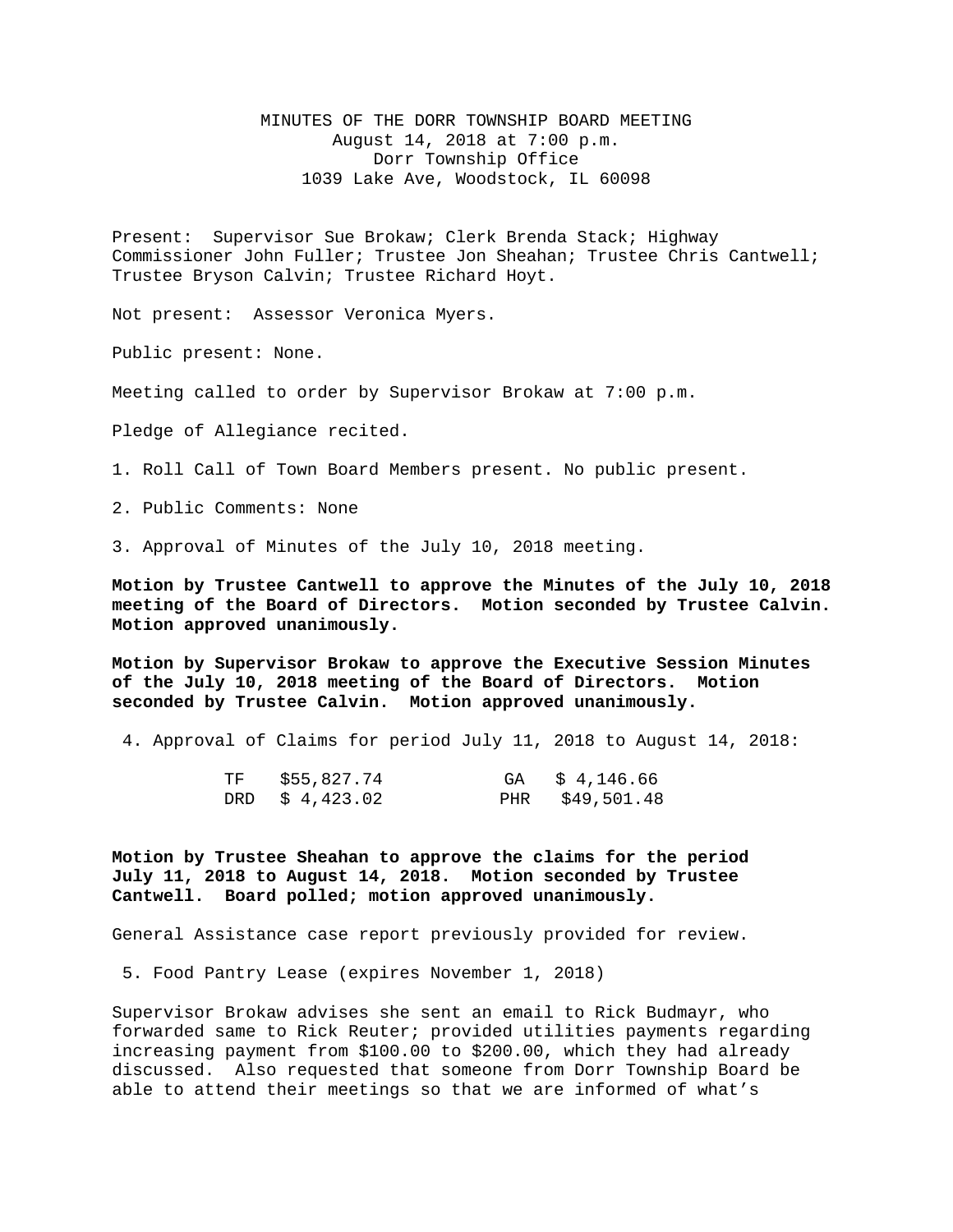Page 2 – 08/14/2018

happening with the food pantry. Also discussed extending lease long term, with wording included that utilities may be increased based on the cost of living. Have not heard back yet from Rick Budmayr.

6. Resolution for approval of routine expenditures prior to Board Meeting/approval.

Supervisor Brokaw advises there has been discussion regarding a resolution providing for payment of routine expenditures, such as utilities and other recurring payments, prior to meetings without Board approval, so that they are paid in a timely manner. Brief discussion. Clerk Stack will look into a possible template for such a resolution through TOI; tabled until next meeting.

- 7. Legislative Updates None; legislature not in session.
- 8. Reports:

**Supervisor –** Concepts for Dorr Township logo reviewed; comments and short discussion**.** Arc on silhouette logo preferred by consensus; Wheat/house logo also unique and attractive. Contracted for three (3) images, so we will request one additional logo for consideration. McCap Thank You letter received. TOI Conference in November – advise of attendance for accommodations.

**Assessor –** Assessor Myers not present. Supervisor Brokaw advises she received an email from Assessor Myers this morning with Residential Sales Entered July 11, 2018 – August 14, 2018 handout provided for review. Assessments were certified to the County on July 12, 2018; publication in Woodstock Independent will be on August 22, 2018; appeal date September 21,2018.

**Highway Commissioner** – Everything is going well. Sold grater. Will be trying to get another boom mower. Ditching, mowing, patching and tree work have been ongoing. Attended Peoria seminar, which was very informative and worth attending. Trustee Hoyt inquires about sold grater; brief discussion.

**Clerk –** Overview of TOI Education District Program attended on July 19, 2018 in Rockford. Very informative; always learn something new. Sessions included Intergovernmental Agreements, and How to Run your Township Successfully and Navigate the Consolidation Issue. Attendance is very worthwhile for these educational events.